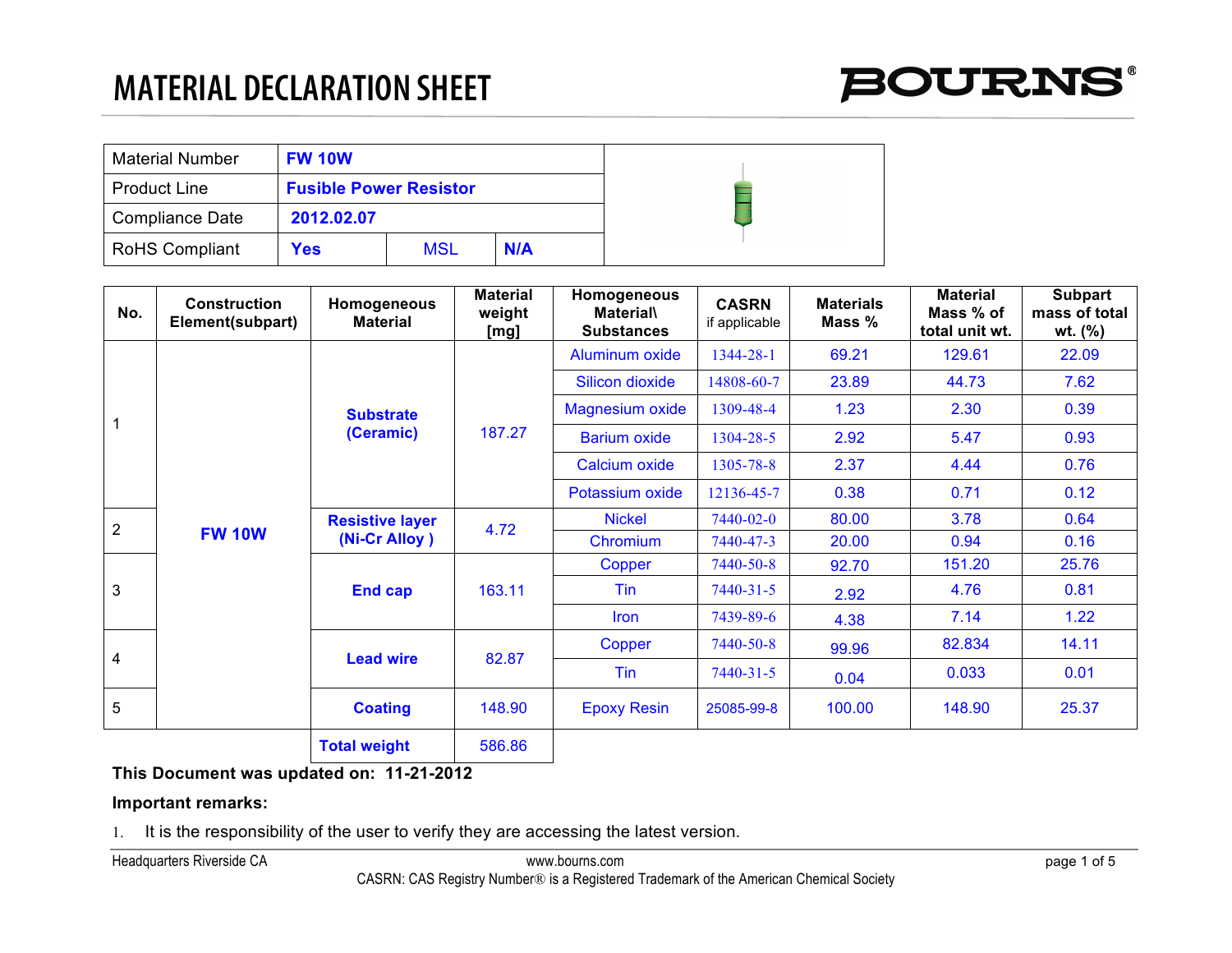| <b>Material Number</b> | <b>FW 20W</b>                 |     |     |
|------------------------|-------------------------------|-----|-----|
| <b>Product Line</b>    | <b>Fusible Power Resistor</b> |     |     |
| Compliance Date        | 2012.02.07                    |     |     |
| <b>RoHS Compliant</b>  | <b>Yes</b>                    | MSL | N/A |

| No.            | <b>Construction</b><br>Element(subpart) | Homogeneous<br><b>Material</b> | <b>Material</b><br>weight<br>[mg] | Homogeneous<br><b>Material\</b><br><b>Substances</b> | <b>CASRN</b><br>if applicable | <b>Materials</b><br>Mass % | <b>Material</b><br>Mass % of<br>total unit wt. | <b>Subpart</b><br>mass of total<br>wt. $(\% )$ |
|----------------|-----------------------------------------|--------------------------------|-----------------------------------|------------------------------------------------------|-------------------------------|----------------------------|------------------------------------------------|------------------------------------------------|
|                |                                         |                                |                                   | Aluminum oxide                                       | 1344-28-1                     | 67.81                      | 162.44                                         | 23.83                                          |
|                |                                         |                                |                                   | <b>Silicon dioxide</b>                               | 14808-60-7                    | 26.53                      | 63.55                                          | 9.32                                           |
| $\overline{1}$ |                                         | <b>Substrate</b>               | 239.55                            | <b>Magnesium oxide</b>                               | 1309-48-4                     | 1.37                       | 3.28                                           | 0.48                                           |
|                |                                         | (Ceramic)                      |                                   | <b>Barium oxide</b>                                  | 1304-28-5                     | 3.25                       | 7.78                                           | 1.14                                           |
|                |                                         |                                |                                   | Calcium oxide                                        | 1305-78-8                     | 0.62                       | 1.50                                           | 0.22                                           |
|                |                                         |                                |                                   | Potassium oxide                                      | 12136-45-7                    | 0.42                       | 1.01                                           | 0.15                                           |
| $\overline{2}$ |                                         | <b>Resistive layer</b>         | 4.72                              | <b>Nickel</b>                                        | 7440-02-0                     | 80.00                      | 3.78                                           | 0.55                                           |
|                | <b>FW 20W</b>                           | (Ni-Cr Alloy)                  |                                   | Chromium                                             | 7440-47-3                     | 20.00                      | 0.94                                           | 0.14                                           |
|                |                                         | <b>End cap</b>                 | 163.11                            | Copper                                               | 7440-50-8                     | 92.70                      | 151.20                                         | 22.18                                          |
| 3              |                                         |                                |                                   | Tin                                                  | $7440 - 31 - 5$               | 2.92                       | 4.76                                           | 0.70                                           |
|                |                                         |                                |                                   | <b>Iron</b>                                          | 7439-89-6                     | 4.38                       | 7.14                                           | 1.05                                           |
|                |                                         |                                | 80.00                             | Copper                                               | 7440-50-8                     | 99.96                      | 79.968                                         | 11.73                                          |
| $\overline{4}$ |                                         | <b>Lead wire</b>               |                                   | Tin                                                  | 7440-31-5                     | 0.04                       | 0.033                                          | 0.005                                          |
| 5              |                                         | <b>Coating</b>                 | 194.40                            | <b>Epoxy Resin</b>                                   | 25085-99-8                    | 100.00                     | 194.40                                         | 28.51                                          |
|                |                                         | <b>Total weight</b>            | 681.78                            |                                                      |                               |                            |                                                |                                                |

## **Important remarks:**

1. It is the responsibility of the user to verify they are accessing the latest version.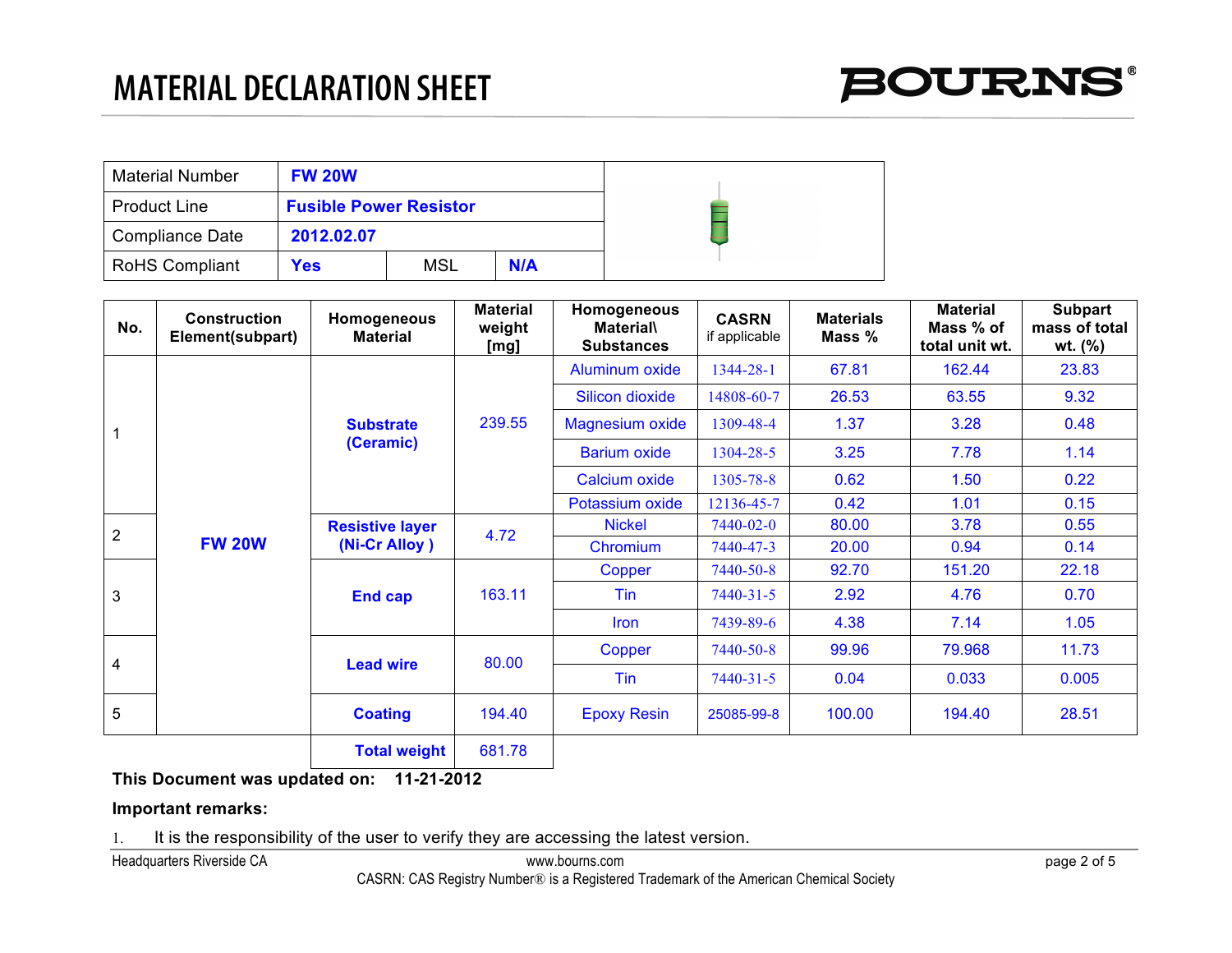| <b>Material Number</b> | <b>FW 30W</b>                 |     |     |
|------------------------|-------------------------------|-----|-----|
| <b>Product Line</b>    | <b>Fusible Power Resistor</b> |     |     |
| <b>Compliance Date</b> | 2012.02.07                    |     |     |
| <b>RoHS Compliant</b>  | Yes                           | MSL | N/A |

| No.            | <b>Construction</b><br>Element(subpart) | Homogeneous<br><b>Material</b> | <b>Material</b><br>weight<br>[mg] | Homogeneous<br><b>Material\</b><br><b>Substances</b> | <b>CASRN</b><br>if applicable | <b>Materials</b><br>Mass % | <b>Material</b><br>Mass % of<br>total unit wt. | <b>Subpart</b><br>mass of total<br>wt. $(\% )$ |
|----------------|-----------------------------------------|--------------------------------|-----------------------------------|------------------------------------------------------|-------------------------------|----------------------------|------------------------------------------------|------------------------------------------------|
|                |                                         |                                |                                   | Aluminum oxide                                       | 1344-28-1                     | 69.21                      | 367.44                                         | 29.22                                          |
|                |                                         |                                |                                   | Silicon dioxide                                      | 14808-60-7                    | 23.89                      | 126.83                                         | 10.09                                          |
| $\mathbf{1}$   |                                         | <b>Substrate</b><br>(Ceramic)  | 530.90                            | <b>Magnesium oxide</b>                               | 1309-48-4                     | 1.23                       | 6.53                                           | 0.52                                           |
|                |                                         |                                |                                   | <b>Barium oxide</b>                                  | 1304-28-5                     | 2.92                       | 15.50                                          | 1.23                                           |
|                |                                         |                                |                                   | Calcium oxide                                        | 1305-78-8                     | 2.37                       | 12.58                                          |                                                |
|                |                                         |                                |                                   | Potassium oxide                                      | 12136-45-7                    | 0.38                       | 2.02                                           | 0.16                                           |
| 2              |                                         | <b>Resistive layer</b>         |                                   | <b>Nickel</b>                                        | 7440-02-0                     | 80.00                      | 38.96                                          | 3.10                                           |
|                | <b>FW 30W</b>                           | (Ni-Cr Alloy)                  | 48.70                             | Chromium                                             | 7440-47-3                     | 20.00                      | 9.74                                           | 0.77                                           |
|                |                                         | <b>End cap</b>                 | 157.00                            | Copper                                               | 7440-50-8                     | 92.70                      | 145.54                                         | 11.57                                          |
| 3              |                                         |                                |                                   | Tin                                                  | $7440 - 31 - 5$               | 2.92                       | 4.58                                           | 0.36                                           |
|                |                                         |                                |                                   | <b>Iron</b>                                          | 7439-89-6                     | 4.38                       | 6.88                                           | 0.55                                           |
| $\overline{4}$ |                                         | <b>Lead wire</b>               | 200.00                            | Copper                                               | 7440-50-8                     | 99.96                      | 199.92                                         | 15.90                                          |
|                |                                         |                                |                                   | Tin                                                  | $7440 - 31 - 5$               | 0.04                       | 0.13                                           | 0.01                                           |
| 5              |                                         | <b>Coating</b>                 | 321.00                            | <b>Epoxy Resin</b>                                   | 25085-99-8                    | 100.00                     | 321.00                                         | 25.52                                          |
|                |                                         | <b>Total weight</b>            | 1257.60                           |                                                      |                               |                            |                                                |                                                |

**Important remarks:** It is the responsibility of the user to verify they are accessing the latest version.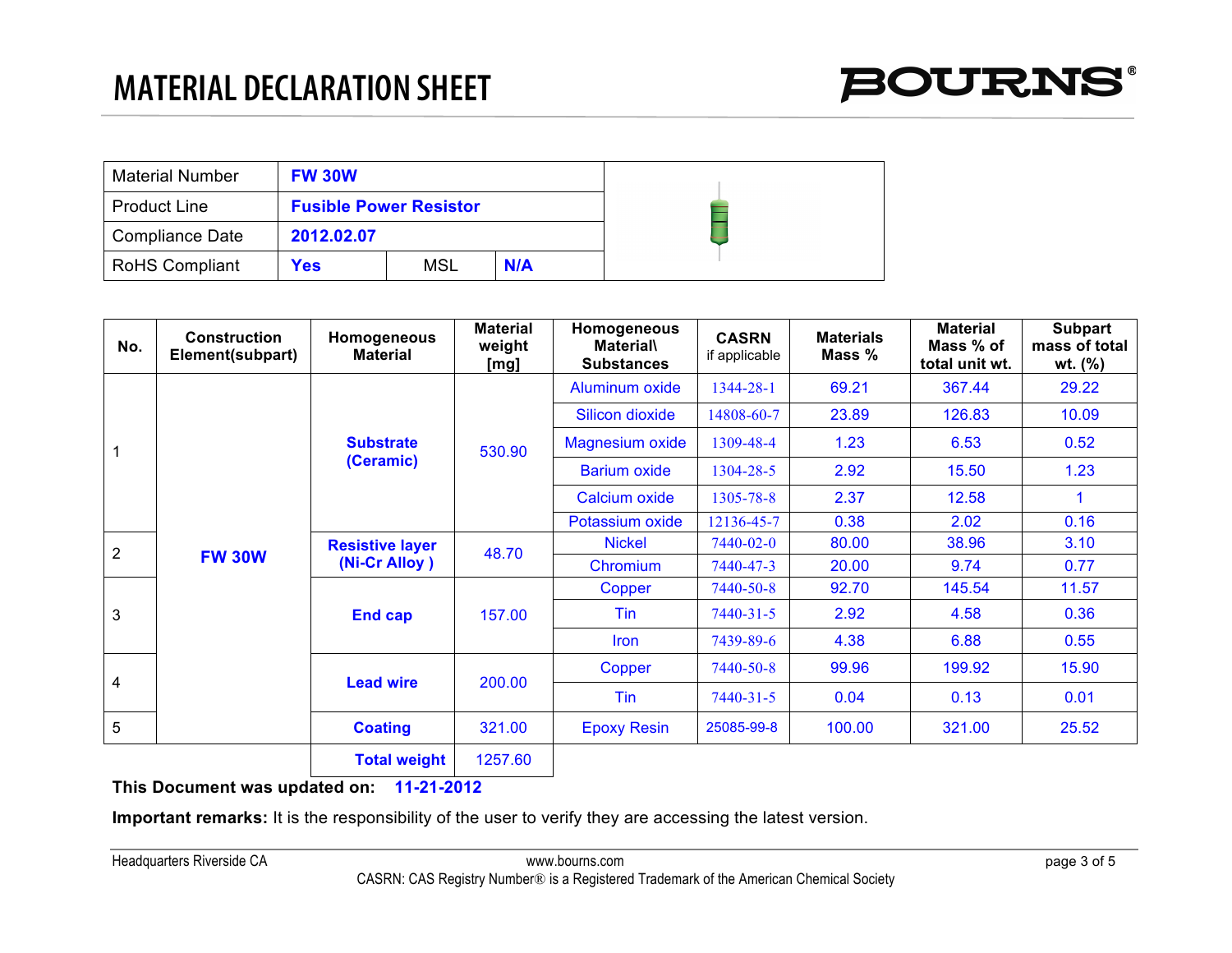| <b>Material Number</b> | <b>FW 50W</b>                 |     |     |
|------------------------|-------------------------------|-----|-----|
| <b>Product Line</b>    | <b>Fusible Power Resistor</b> |     |     |
| <b>Compliance Date</b> | 2012.02.07                    |     |     |
| <b>RoHS Compliant</b>  | <b>Yes</b>                    | MSL | N/A |

| No.            | <b>Construction</b><br>Element(subpart) | Homogeneous<br><b>Material</b> | <b>Material</b><br>weight<br>[mg] | Homogeneous<br><b>Material\</b><br><b>Substances</b> | <b>CASRN</b><br>if applicable | <b>Materials</b><br>Mass % | <b>Material</b><br>Mass % of<br>total unit wt. | <b>Subpart</b><br>mass of total<br>wt. $(\% )$ |
|----------------|-----------------------------------------|--------------------------------|-----------------------------------|------------------------------------------------------|-------------------------------|----------------------------|------------------------------------------------|------------------------------------------------|
|                |                                         |                                |                                   | Aluminum oxide                                       | 1344-28-1                     | 69.21                      | 679.99                                         | 37.42                                          |
|                |                                         |                                |                                   | Silicon dioxide                                      | 14808-60-7                    | 23.89                      | 234.72                                         | 12.92                                          |
| $\mathbf{1}$   |                                         | <b>Substrate</b>               | 982.50                            | <b>Magnesium oxide</b>                               | 1309-48-4                     | 1.23                       | 12.08                                          | 0.67                                           |
|                |                                         | (Ceramic)                      |                                   | <b>Barium oxide</b>                                  | 1304-28-5                     | 2.92                       | 28.69                                          | 1.58                                           |
|                |                                         |                                |                                   | Calcium oxide                                        | 1305-78-8                     | 2.37                       | 23.29                                          | 1.28                                           |
|                |                                         |                                |                                   | Potassium oxide                                      | 12136-45-7                    | 0.38                       | 3.73                                           | 0.21                                           |
| $\overline{2}$ |                                         | <b>Resistive layer</b>         | 57.20                             | <b>Nickel</b>                                        | 7440-02-0                     | 80.00                      | 45.76                                          | 2.52                                           |
|                | <b>FW 50W</b>                           | (Ni-Cr Alloy)                  |                                   | Chromium                                             | 7440-47-3                     | 20.00                      | 11.44                                          | 0.63                                           |
|                |                                         | <b>End cap</b>                 | 243.40                            | Copper                                               | 7440-50-8                     | 92.70                      | 225.63                                         | 12.42                                          |
| 3              |                                         |                                |                                   | <b>Tin</b>                                           | $7440 - 31 - 5$               | 2.92                       | 7.11                                           | 0.39                                           |
|                |                                         |                                |                                   | <b>Iron</b>                                          | 7439-89-6                     | 4.38                       | 10.66                                          | 0.59                                           |
|                |                                         |                                |                                   | Copper                                               | 7440-50-8                     | 99.96                      | 199.92                                         | 11.00                                          |
| $\overline{4}$ |                                         | <b>Lead wire</b>               | 200.00                            | Tin                                                  | $7440 - 31 - 5$               | 0.04                       | 0.13                                           | 0.01                                           |
| 5              |                                         | <b>Coating</b>                 | 334.00                            | <b>Epoxy Resin</b>                                   | 25085-99-8                    | 100.00                     | 334.00                                         | 18.38                                          |
|                |                                         | <b>Total weight</b>            | 1817.10                           |                                                      |                               |                            |                                                |                                                |

**Important remarks:** It is the responsibility of the user to verify they are accessing the latest version.